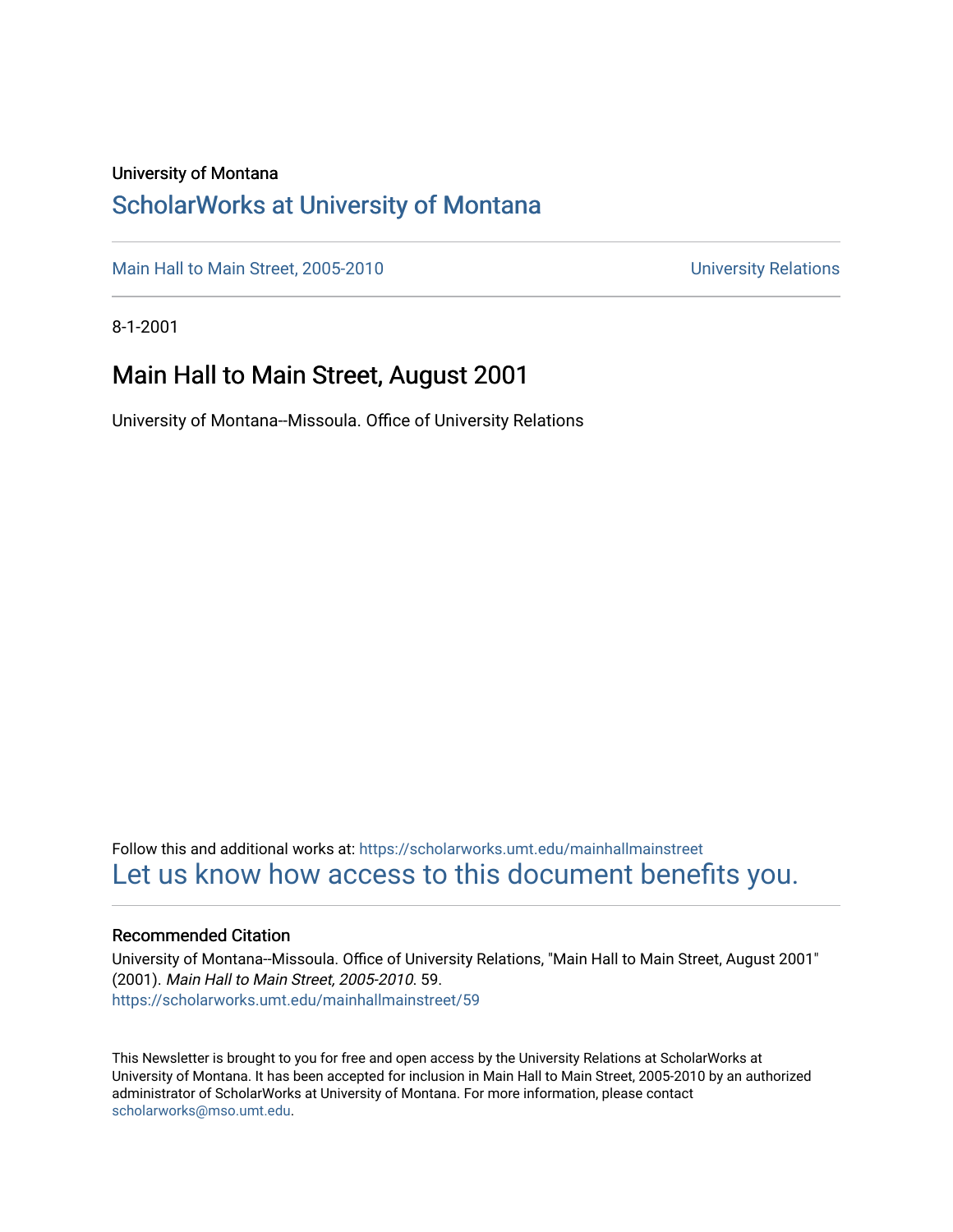# **Main Hall "Main St.**

Vol. 7, No. 7

Connecting Campus and Community **August 2001** 

## Dashing debut Former Griz great lifts Chargers to NFL win

The Former Chiversity of Montana Rootban stars met on the<br>
national stage Aug. 12 when the San Diego Chargers and San<br>
Francisco 49ers faced off in an NFL preseason match.<br>
Receiver Jimmy Farris and lineman Scott Gragg sui hree former University of Montana football stars met on the national stage Aug. 12 when the San Diego Chargers and San Francisco 49ers faced off in an NFL preseason match. Niners, but San Diego quarterback Dave Dickenson stole the show—as UM and Canadian Football League fans have seen him do so many times before — by rallying the Chargers for a late-

game victory. In his NFL debut, Dickenson jogged onto the field with 3:59 left to play and his team trailing by seven points. He proceeded to drive the Chargers 54 yards in 10 memorable plays for the win. The drive was capped with a 3-yard scoring pass to DeRonnie Pitts that cut the lead to 24-23. When the Chargers went for the 2-point conversion, Dickenson dropped back and, just before getting laid out, fired a winning pass to Patrick Batteaux.

Gragg, Dickenson's teammate during 1992-94, knew the contest wasn't over when Dickenson came out for the final drive.

"I don't like being on the other side of that," he stated in the Missoulian. "I've been in the huddle knowing that we were going to win the game when we were down a touchdown because he's in there."

For the game, Dickenson completed 17 of 27 passes for 192 yards, no interceptions and one touchdown. He started slow, gaining just 5 passing yards in the second quarter, but he finished



**Former UM football standouts (left to right) Jimmy Farris, Scott Gragg and Dave Dickenson pose for a photo following an Aug. 12 NFL contest in San Diego. (Plioto courtesy of the Missoulian)**

by going 10 of 14 for 119 yards in the fourth.

Though he won the game, Dickenson's future with the Chargers isn't certain. The No. <sup>1</sup> unit with quarterback Doug Flutie looked sharp, and second-round draft pick Drew Brees will likely be Flutie's backup. But after the game Dickenson said, "This was a good start."

If he makes the team, Dickenson will join his brother, Craig, a Chargers assistant coach who helps with the offense and special teams. Craig Dickenson was on UM's coaching staff during 1993-98.

During the game Farris caught one pass forthe Niners, a <sup>1</sup>9-yard strike from backup quarterback Rick Mirer in the second quarter.

Dave Dickenson didn't play in the Chargers' next preseason game, an Aug. 18 contest against the Miami Dolphins, but Brees was 15-24 for 194 yards and a touchdown.

## Excellence Fund to create more student scholarships

W Drive for Excellence kicks of each<br>on Sept. 22, the local business wond<br>and professional community will be asked and not<br>to increase its 2000 gifts for academic hen the Missoula Business Drive for Excellence kicks off on Sept. 22, the local business to increase its 2000 gifts for academic programs at UM and earmark the additional amount for student scholarships.

Missoulians have generously contributed when asked for an Excellence Fund gift, but thisyearwe're asking them to make a larger gift so that we can increase the number of scholarships provided by the Excellence Fund," said chair Carol S. Williams, who works for Missoula's Worden, Thane & Haines PC.

Last year 15 scholarships were awarded,

including seven designated for graduates of each local high school. 'Scholarships are a wonderful recruiting tool that helps UM attract andretaintalentedstudents,"shesaid. "Through our efforts, we hope UM will be able to award more Excellence Fund scholarships."

Williams heads a team of 100 volunteers who will contact more than 1,000 colleagues during an eight-week period this fall asking support for the University. The Business Drive, started in 1978 to forge partnerships between "town and gown" and provide funding for academic areas that give UM its margin of excellence, raised \$362,000 last year.

The drive provides funding for UM's

academic priorities. Although these vary from year to year, UM President George Dennison typically has designated priorities such as annually funded scholarships, faculty and staff development, outreach efforts and pre-professional activities for students. The Excellence Fund does not pay salaries, buy office supplies or fund building construction.

While the main thrust of the Missoula Business Drive begins at a tailgate party preceding the UM-Western Washington University football game on Sept. 22, solicitation of Pacesetters, those who contribute at least \$1,500 before the drive's official kickoff, has begun already.

The Discovery Continues at The University of Montana